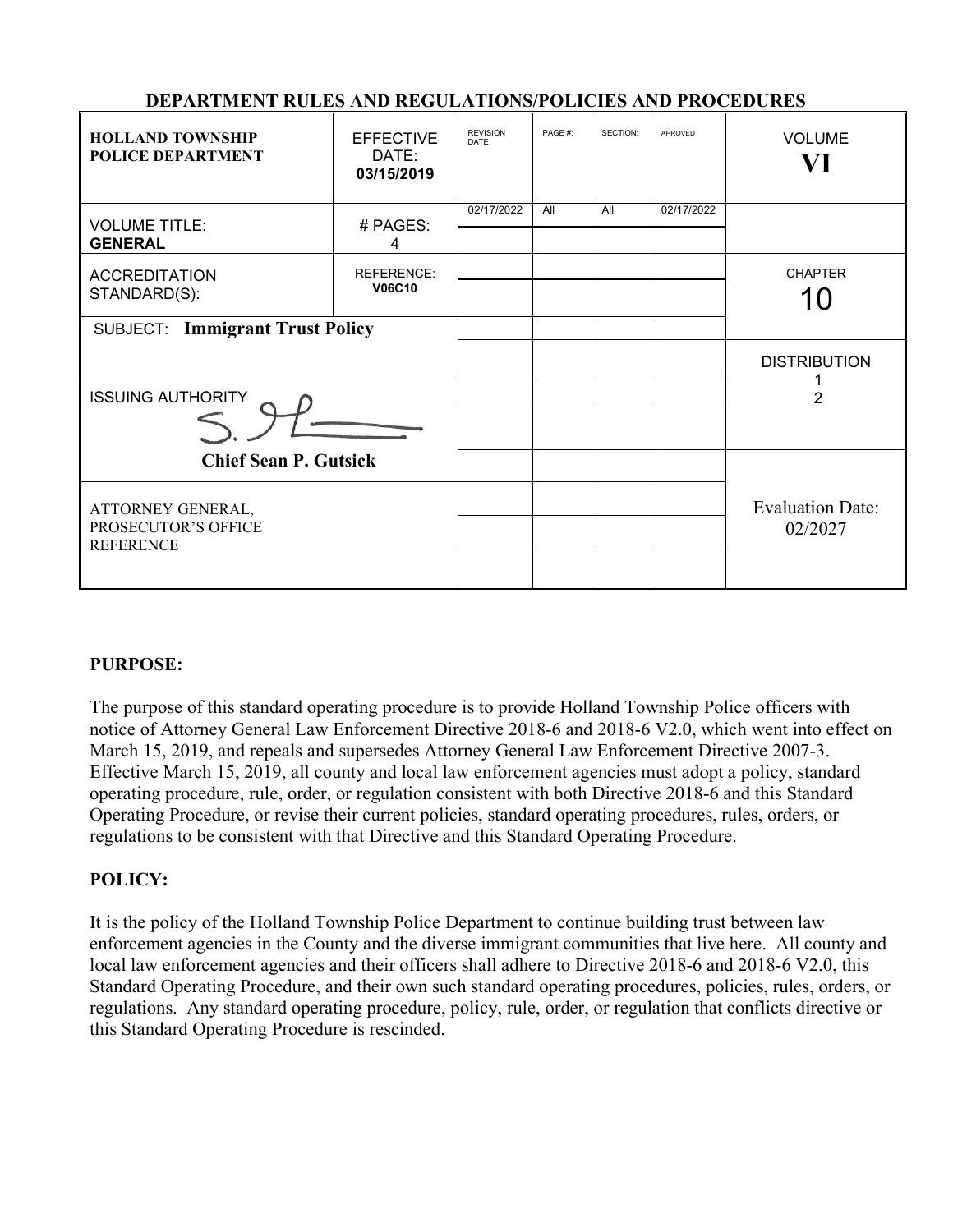# I. Introduction

- A. The purpose the directive is to ensure effective policing, protect the safety of all New Jersey residents, and direct limited state, county, and local law enforcement resources toward enforcing the state's criminal laws. It provides that New Jersey law enforcement officers are not responsible for enforcing civil immigration violations (administrative warrants or immigration detainers issued by federal immigration officers), although they should assist federal immigration authorities when the law so requires. Nothing in the Directive, however, limits law enforcement from enforcing state law or from complying with federal law or valid court orders, nor should it be read to imply that New Jersey provides "sanctuary" to those committing crimes.
- B. Attorney General Law Enforcement Directive 2005-1 prohibiting racially influenced policing remains in effect.
- II. Enforcing Federal Civil Immigration Law
	- A. Except in certain circumstances, no county or local law enforcement agency or officer shall:
		- 1. Use a person's immigration status in conducting law enforcement activities.
		- 2. Assist federal immigration authorities when the sole purpose is to enforce federal civil immigration law.
			- a. Exceptions. Directive 2018-6 sec. II  $B(5)$  and (6).
- III. Agreements with the Federal Government
	- A. Except in certain circumstances, no county or local law enforcement authority shall enter into, modify, renew, or extend any agreement to exercise federal immigration authority pursuant to Section 287(g) of the Immigration and Nationality Act,  $8 \underline{\text{U.S.C.S}}$  sec. 1357(g).
	- B. Nothing in Directive 2018-6 sec. II (enforcement of federal civil immigration law) applies to law enforcement agencies that currently are party to an Intergovernmental Service Agreement to detain individuals for civil immigration enforcement purposes when acting pursuant to such agreement.
- IV. Requests for T- and U- Visa Nonimmigrant Status Certifications
	- A. Definitions:
		- 1. T Nonimmigrant Status  $(T \text{ Visa})$  provides immigration protection to victims of trafficking. The T Visa allows victims to remain in the United States and assist law enforcement authorities in the investigation or prosecution of human trafficking cases.
		- 2. U Nonimmigrant Status (U Visa) provides immigration protection to crime victims who have suffered substantial mental or physical abuse as a result of a crime.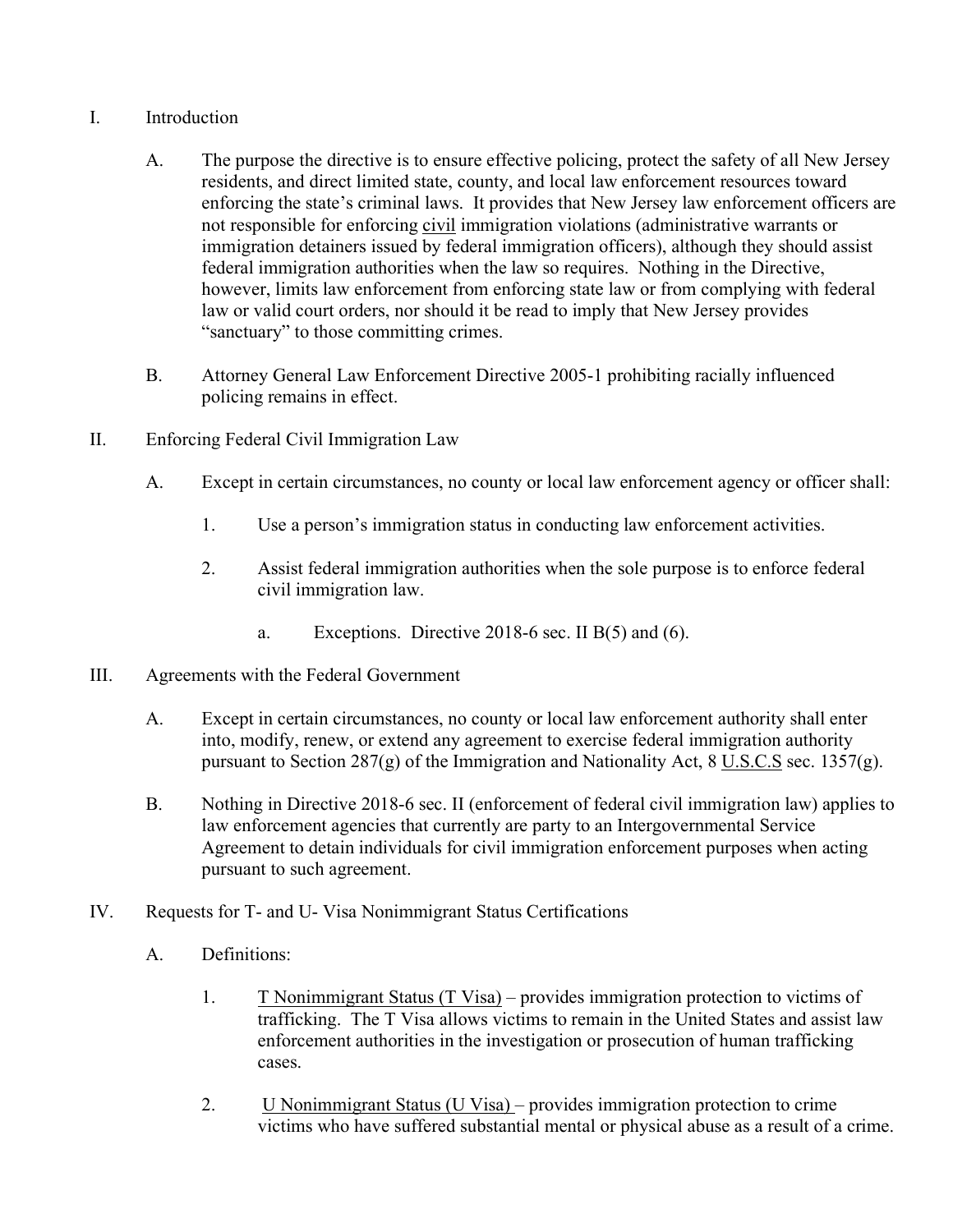The U Visa allows victims to remain in the United States and assist law enforcement authorities in the investigation or prosecution of the criminal activity.

- B. It is the policy of the Holland Township Police Department to foster positive relationships and trust with all members of the Township's diverse immigrant communities. The Office will fairly, objectively, and expeditiously review and process all requests for T- and U-visa certification requests for which it is responsible.
- C. Before March 15, 2019, all county and local law enforcement agencies must adopt procedures for processing T- and U-visa certification requests from potential crime or human trafficking victims. Each agency responsible for responding to these requests must process them within 120 days of their submission, and every police department must post information about its visa procedures either on its website or on the municipality's website when feasible.

Each agency must notify the Hunterdon County Prosecutor's Office in writing that their Tand U-visa certification procedures are in place, where they can be found on the agencies or municipality's website if posted, and that their procedures were effective before March 15, 2019.

- D. Notwithstanding Directive 2018-6 sec. II, county and local law enforcement agencies and officials may ask any questions necessary to complete a T- and U-visa certification.
- V. Considerations for Prosecutors
	- A. At defendant's initial court appearance, the prosecutor shall confirm that defendant is or has been advised on the record that potential charges and convictions may carry immigration consequences, and that defendant may have rights to consular notification pursuant to the Vienna Convention on Consular Relations. Directive 2018-6 sec. V A; Padilla v. Kentucky, 559 U.S. 356 (2010); see State v. Gaitan, 209 N.J. 339 (2012); State v. Blake, 444 N.J. Super.285 (App. Div.), certif.denied, 226 N.J. 213 (2016).
	- B. The prosecutor shall make an individualized assessment based on each case's specific facts when determining whether to seek pretrial detention, and shall not assume that a non-citizen presents a flight risk.
	- C. Evidence of a defendant's immigration status is typically irrelevant to the crime charged or to a witness' credibility. Directive 2018-6 sec. V C; State v. Sanchez-Medina, 231 N.J. 452 (2018).
	- D. Prosecutors should consider potential collateral consequences when reaching a just resolution in a case. Nothing in Directive 2018-6 or 2018-6 V2.0 shall be construed to limit prosecutorial discretion to require any particular charge or sentence, or to prevent any argument at sentencing.